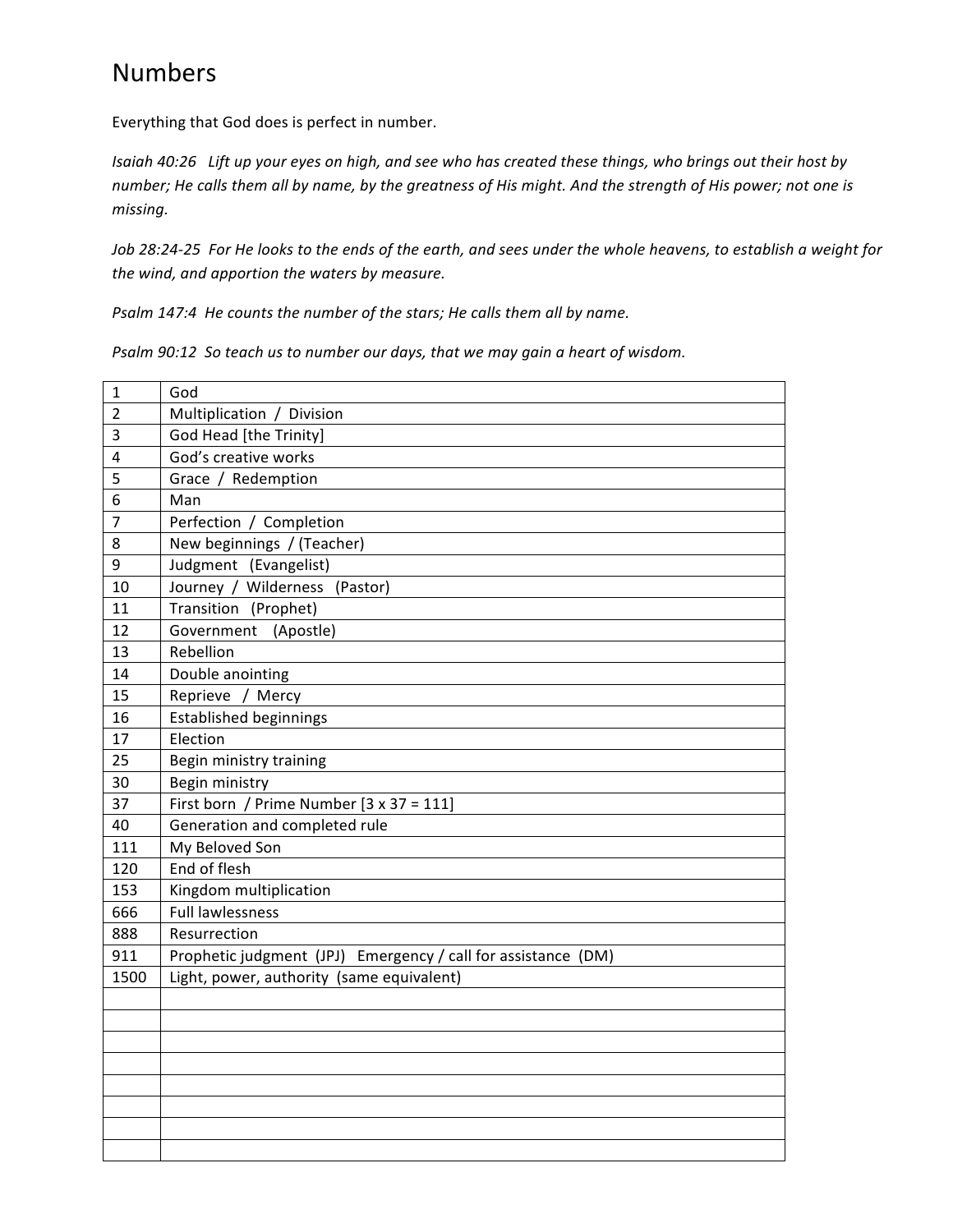*Theomatics*, Del Washburn and Jerry Lucas, Stien and Day publishers

God's Plan of the Ages, Gordon Lindsay, Christ For the Nations publishers

| Two | Symbol of witness<br>٠<br>Testimony<br>$\bullet$<br>(KC)<br>Division, separation<br>$\bullet$<br>Multiplication / Division<br>$\bullet$<br>Judgment<br>$(JPI^*)$<br>$\bullet$<br>Divide<br>$\bullet$<br>Judge<br>$\bullet$<br>Separate<br>٠<br>Discern<br>(IM)<br>Jew and Gentile<br>Dictionary of Clichés<br>Goody two-shoes - An excessively good person; a goody-goody.<br>٠<br>Kill two birds with one stone - Achieve two objectives with a single effort.<br>٠<br>Lesser of two evils - The best option when both are difficult or painful.<br>$\bullet$<br>Two sides to every question - An argument can be made about this issue; I'm<br>$\bullet$<br>not necessarily right.<br>Two's company, three's a crowd - Leave lovers to themselves.<br>$\bullet$<br>Two-faced - Deceitful; looking and dealing both ways.<br>$\bullet$ |
|-----|-----------------------------------------------------------------------------------------------------------------------------------------------------------------------------------------------------------------------------------------------------------------------------------------------------------------------------------------------------------------------------------------------------------------------------------------------------------------------------------------------------------------------------------------------------------------------------------------------------------------------------------------------------------------------------------------------------------------------------------------------------------------------------------------------------------------------------------------|
|     | Second<br>Dictionary of Clichés<br>Get your second wind - Feel renewed vigor; find that you can continue in a<br>difficult situation.<br>Second to none - As good as any competitor.<br>$\bullet$<br>Second fiddle - a person serving in a subsidiary capacity, especially to one<br>$\bullet$<br>immediately superior.<br>Second banana – sidekick / assistant / deputy/ runner-up/ second string /<br>second-rater / substitute / supporting role (thesaurus.com)                                                                                                                                                                                                                                                                                                                                                                     |
| Ten | Symbol of Law<br>Order<br>Testing and trial<br>The Ten Commandments<br>(KC)                                                                                                                                                                                                                                                                                                                                                                                                                                                                                                                                                                                                                                                                                                                                                             |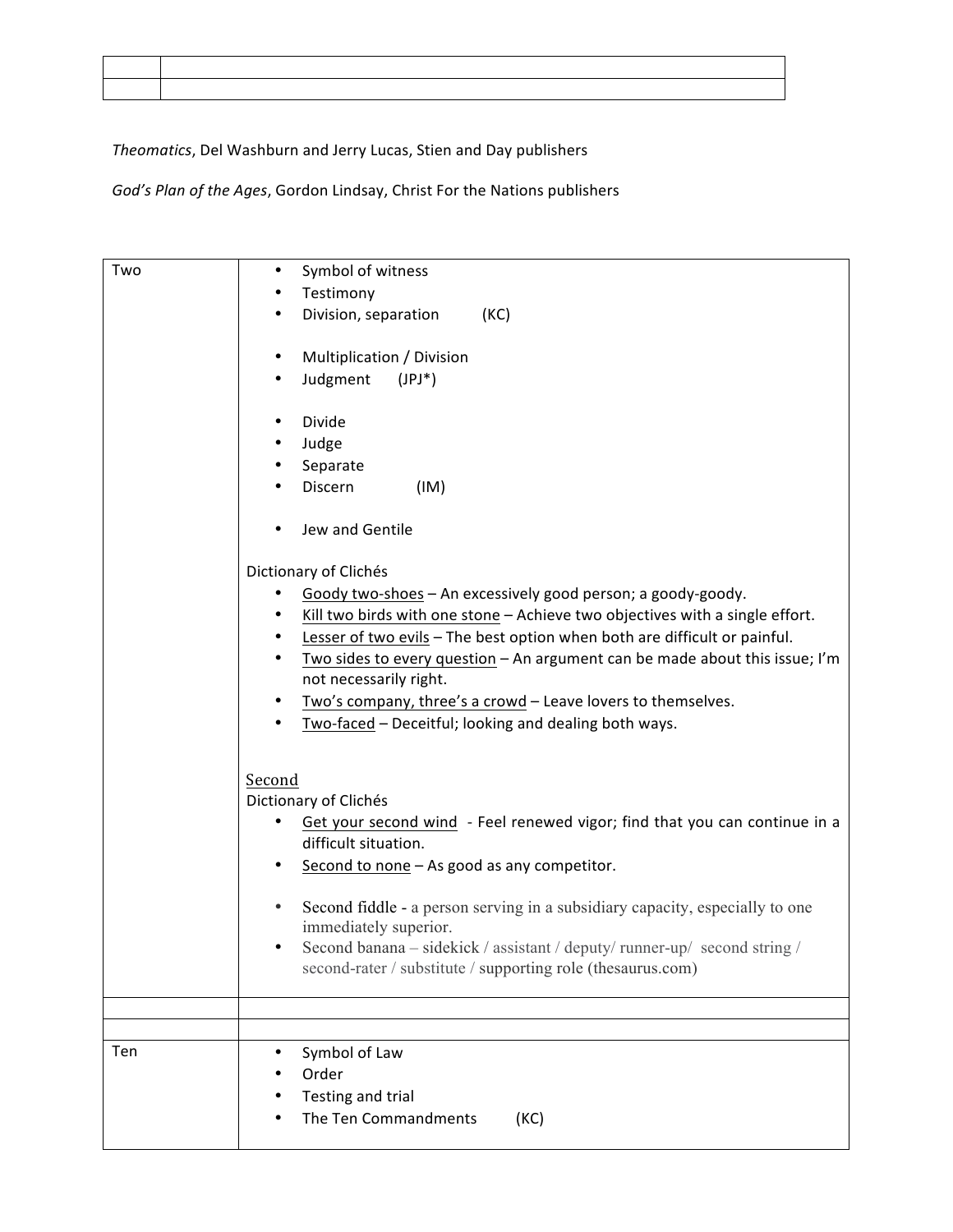|              | Journey<br>٠<br>Wilderness                                                                                                                            |
|--------------|-------------------------------------------------------------------------------------------------------------------------------------------------------|
|              | Pastor<br>$(JPI^*)$                                                                                                                                   |
|              | Measure (for purpose of accepting or rejecting that which is measured)<br>٠<br>Try or trial; test, or to be tested<br>$\bullet$<br>Temptation<br>(IM) |
|              | Dictionary of Clichés<br>I wouldn't touch it with a ten-foot pole - It's dangerous or disagreeable, and<br>I intend to avoid it.                      |
| Thirteen     | Rebellion, backsliding, apostasy<br>$\bullet$<br>Double portion<br>٠<br>The Twelve apostles plus Jesus =13<br>(KC)                                    |
|              | Rebellion<br>$(JPI^*)$<br>٠                                                                                                                           |
|              | Rebel; rebellion; revolution<br>٠<br>Rejection<br>(IM)                                                                                                |
| Thirty       | Age of maturity for ministry.<br>(KC)<br>$\bullet$                                                                                                    |
|              | Begin ministry<br>$(JPI^*)$<br>٠                                                                                                                      |
| Thirty-Seven | First born<br>$\bullet$<br>Prime number, $(3 \times 37 = 111)$ (JPJ*)                                                                                 |
| Thousand     | Maturity<br>Full stature<br>٠<br>Mature service<br>$\bullet$<br>$\bullet$<br>Mature judgment, etc.<br>(IM)                                            |
| Three        | Symbol of number of the Godhead: Father, Son and Holy Spirit.<br>$\bullet$<br>Also triune man: spirit, soul and body.<br>(KC)                         |
|              | God Head<br>$\bullet$<br>Triple digits - require you to look in bible<br>$\bullet$<br>Triple something (JPJ*)<br>$\bullet$                            |
|              | Conform<br>٠<br>Obey<br>Copy<br>٠<br>Imitate<br>Likeness<br>٠                                                                                         |
|              | Tradition<br>(IM)<br>٠<br>Dictionary of Clichés                                                                                                       |
|              | Three sheets to (in) the wind - Drunk<br>٠<br>Two's company, three's a crowd - Leave lovers to themselves.<br>٠                                       |